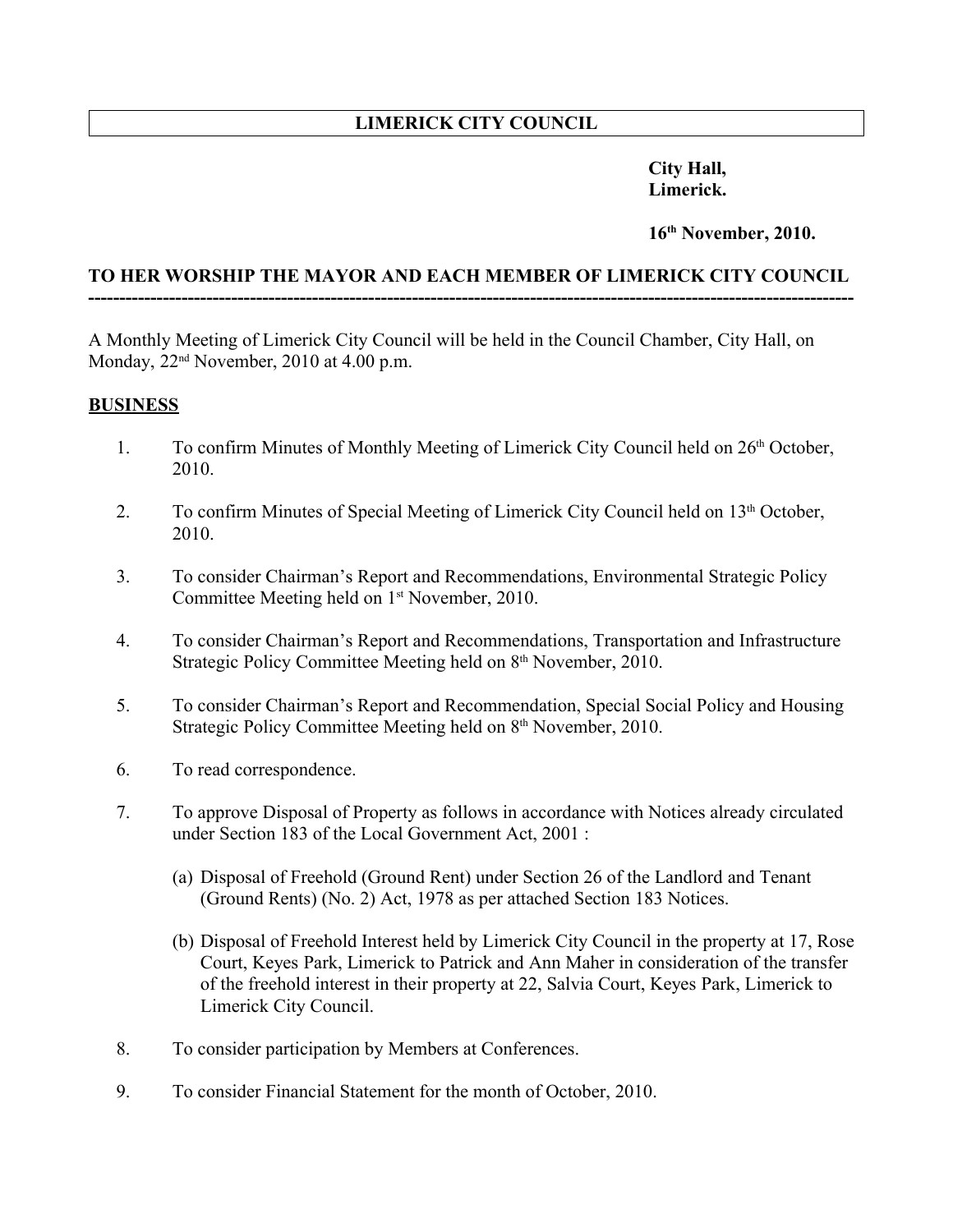- 10. To fix date for Budget Meeting.
- 11. To note Local Government Auditor's Report on Annual Financial Statement for year ended 31st December, 2009.
- 12. To consider the Draft Development Plan 2010 2016 together with the Manager's Report on the submissions received to proposed amendments of the Draft Development Plan and to resolve to amend and/or adopt the Draft Development Plan 2010 – 2016 as the Members may decide (deferred from October City Council Meeting).
- 13. To consider the adoption of a Section 85 Agreement with Clare County Council under the Local Government Act 2001 in repect of the design and constuction of Limerick Northern Distributor Road from Knockalisheen to Annacotty.
- 14. To note Planning Proposals under consideration at 12<sup>th</sup> November, 2010 and Decisions taken from  $18<sup>th</sup>$  October, 2010 to  $12<sup>th</sup>$  November, 2010.
- 15. To note Decisions taken by An Bord Pleanala from 18<sup>th</sup> October, 2010 to 12<sup>th</sup> November, 2010.
- 16. To consider the following Notice of Motion, due notice of which was given (deferred from Monthly Meeting held on  $26<sup>th</sup>$  October, 2010) :

"That Limerick City Council locates Phase 2 of sheltered housing on a suitable derelict site at Lower Hyde Road, Lower Carey's Road or Lord Edward Street and maintain the green space at Vize's Field". Signed : Cllr. Tom Shortt

17. To consider the following Notice of Motion, due notice of which was given :

"That Limerick City Council establishes a working group of officials and councillors with the objective of starting a series of regular meetings with appropriate staff in the University of Limerick with a view to examining how we can develop closer links between the University and Limerick City". Signed : Cllr. Joe Leddin

18. To consider the following Notice of Motion, due notice of which was given (to be referred to the Cultural and Sporting Strategic Policy Committee) :

"That Limerick City Council as European City of Sport for 2011 sets up a committee of officials and councillors that will work to assist and encourage those groups or organisations interested in bringing festivals, cultural or sporting events to Limerick". Signed : Cllr. Joe Leddin

19. To consider the following Notice of Motion, due notice of which was given :

"Limerick City Council calls on the Government to recognise the unique and vital role of the postal service in Ireland, as a means of communication, as a vital economic tool and as an intrinsic part of the fabric of the community.